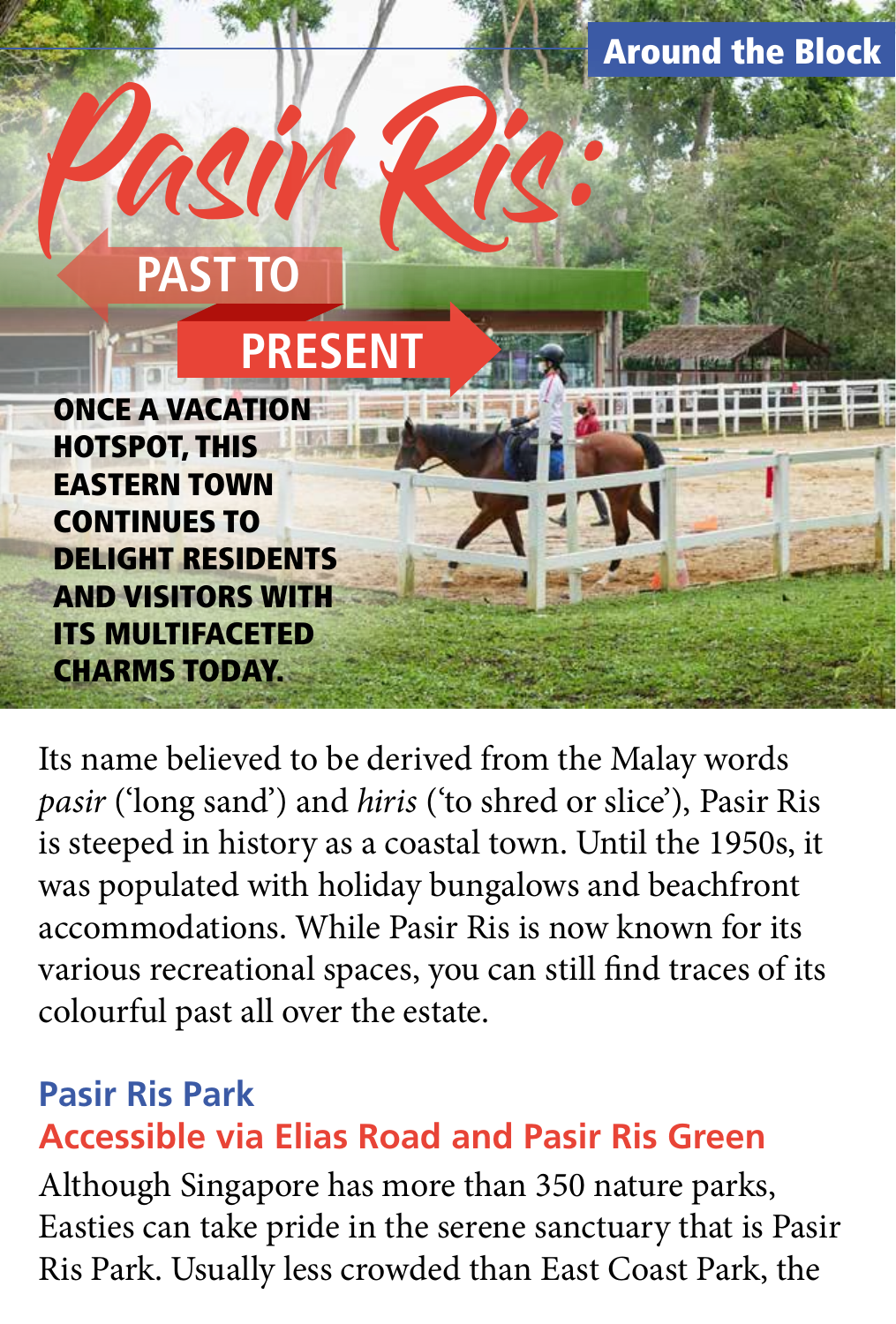70-hectare seaside park has multiple walking and cycling trails to meet different needs.

For the best view of the sunrise or sunset, pick a spot along the beach that spans the park's entire length. But don't be too intimidated by the many photographers



and birdwatchers wandering around — they come to the park to see species like the Little Egret, White-collared Kingfisher and Oriental Pied Hornbill. You can also climb the park's three-storey lookout tower to observe birds in their natural habitat.

The sizeable play area comprises climbing nets, swings and slides that guarantee hours of fun for the little ones. At the same time, these play structures also encourage imaginative play and self-expression.

Adrenaline junkies can check out PAssion WaVe @ Pasir Ris for activities like sports climbing, and water sports such as dinghy sailing and kayaking. Also housed within Pasir Ris Park is Gallop Stable, a horse riding centre that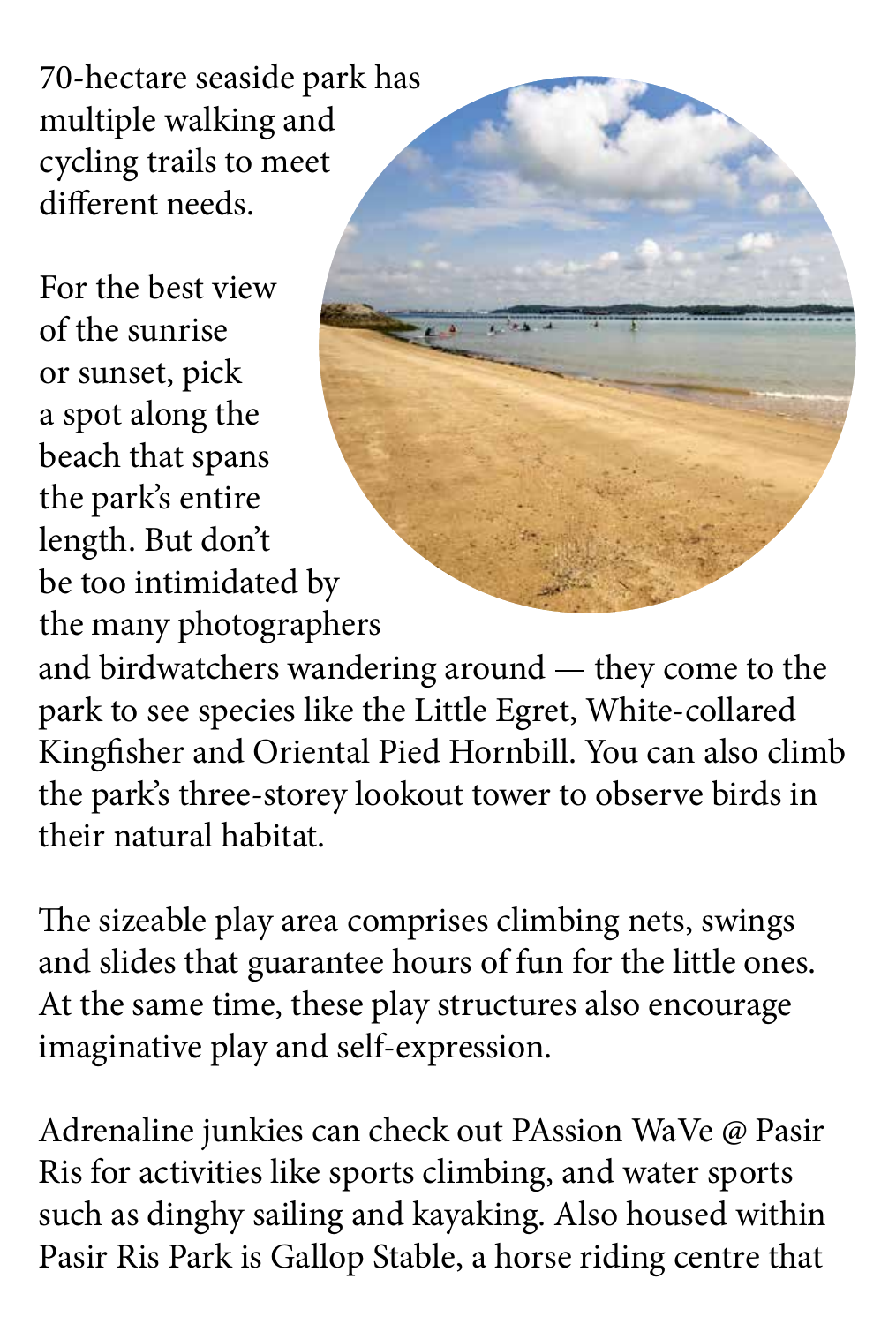offers myriad horse-related activities for both young and old. These include riding lessons and camps, pony rides and feeding, and trail rides.

Feeling peckish after having a blast? There are F&B outlets in the park, where you can dig into a hearty meal while enjoying the sea breeze.

**FUN FACT:** A one-eyed Buffy Fish Owl and a family of Spotted Wood Owls are said to frequent the car park and mangrove area. If you are hoping to catch a glimpse of them, keep your eyes peeled and your camera ready.

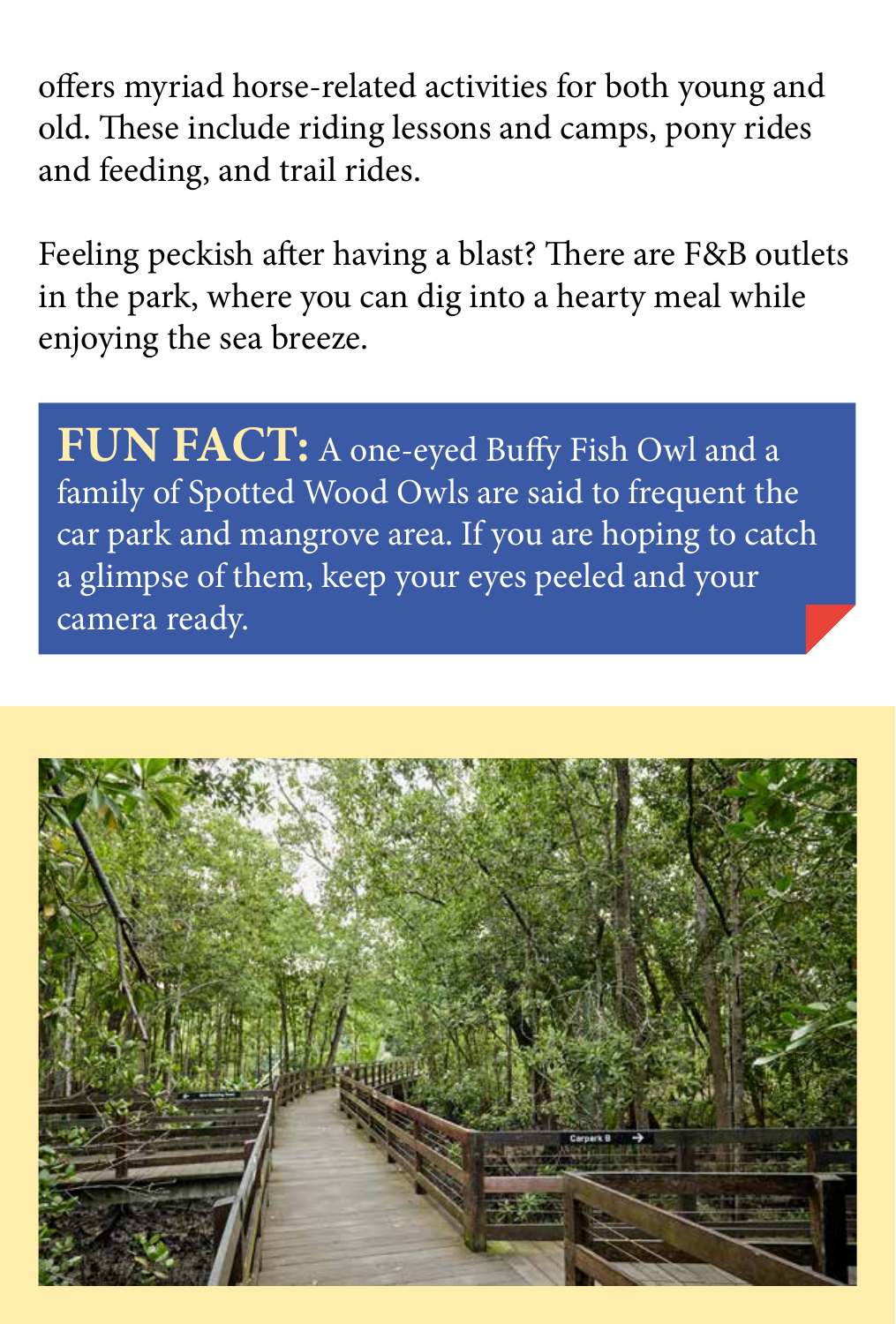# **Mangrove forest within Pasir Ris Park Pasir Ris Park Area 2, Singapore 519144**

A highlight of Pasir Ris Park is none other than its sixhectare mangrove forest. One of Singapore's two protected mangrove forests, it boasts luxuriant greenery and hordes of wildlife.

Strolling along the Pasir Ris Park Mangrove Boardwalk is not only a fascinating experience, but also an educational one. The trails, which add up to about 1.5 kilometres, give visitors the opportunity to get closer to mangrove breathing roots, wild cinnamon trees, herons, monitor lizards, mudskippers, crabs, snakes, otters and even saltwater crocodiles.

**FUN FACT:** Look out for unique plants such as the Nipah Palm, which bears the Attap fruit. This is the source of *attap chee*, which you may have encountered in the shaved ice dessert, *ice kacang*.

## **HDB blocks with nautical features Blocks 138-146, Pasir Ris Street 11, Singapore 510138-510146**

As a tribute to its history as a seaside resort, several HDB blocks along Pasir Ris Street 11 boast maritime-themed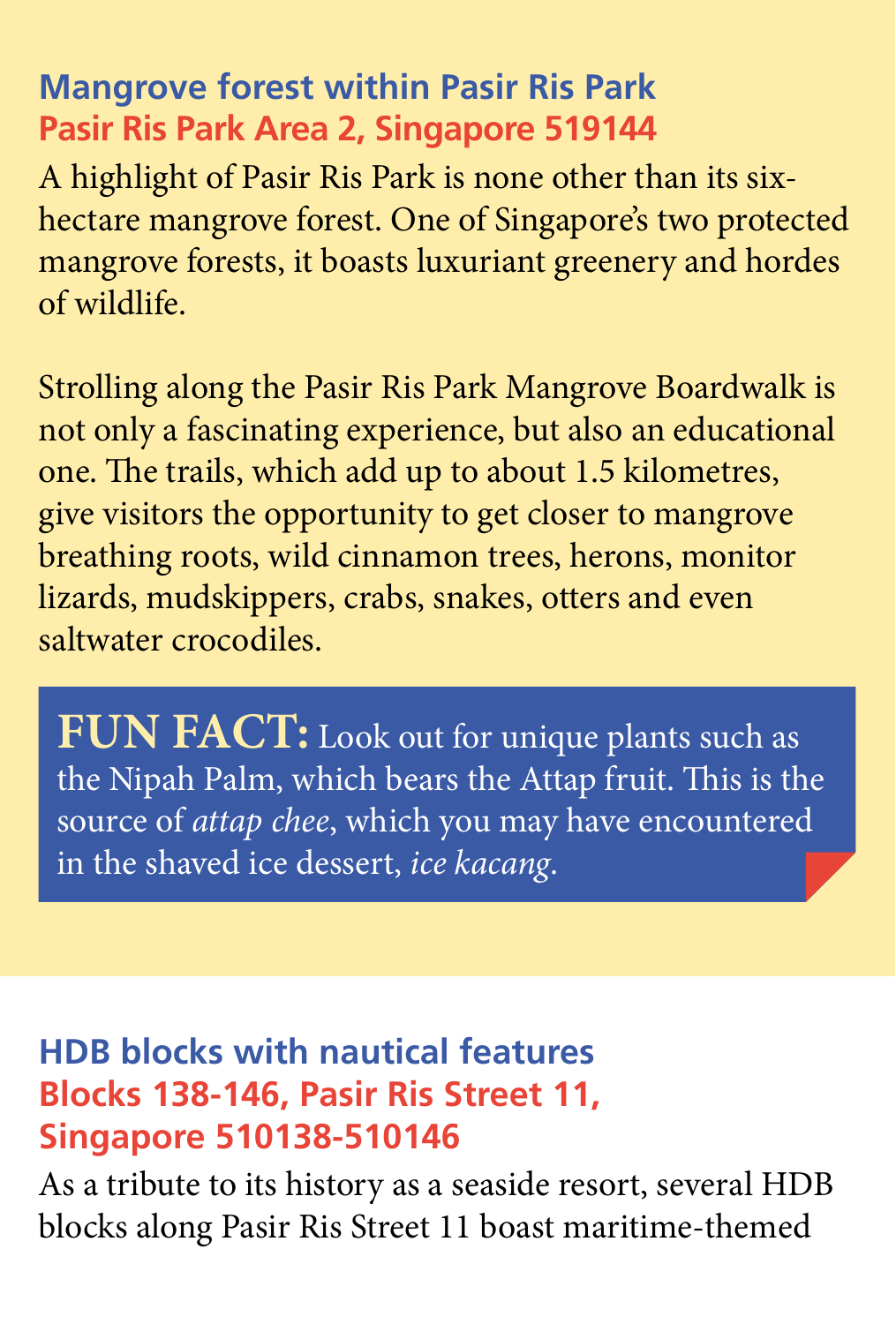architectural details, such as lighthouse-shaped turrets formed by columns of balconies and grille patterns inspired by traditional basket-weaving designs.

The facades of other blocks in this neighbourhood also showcase nautical elements. For example, void decks and precinct boundary walls feature portholeshaped openings, while the windows and balconies of some flats are framed in openings that resemble clams.

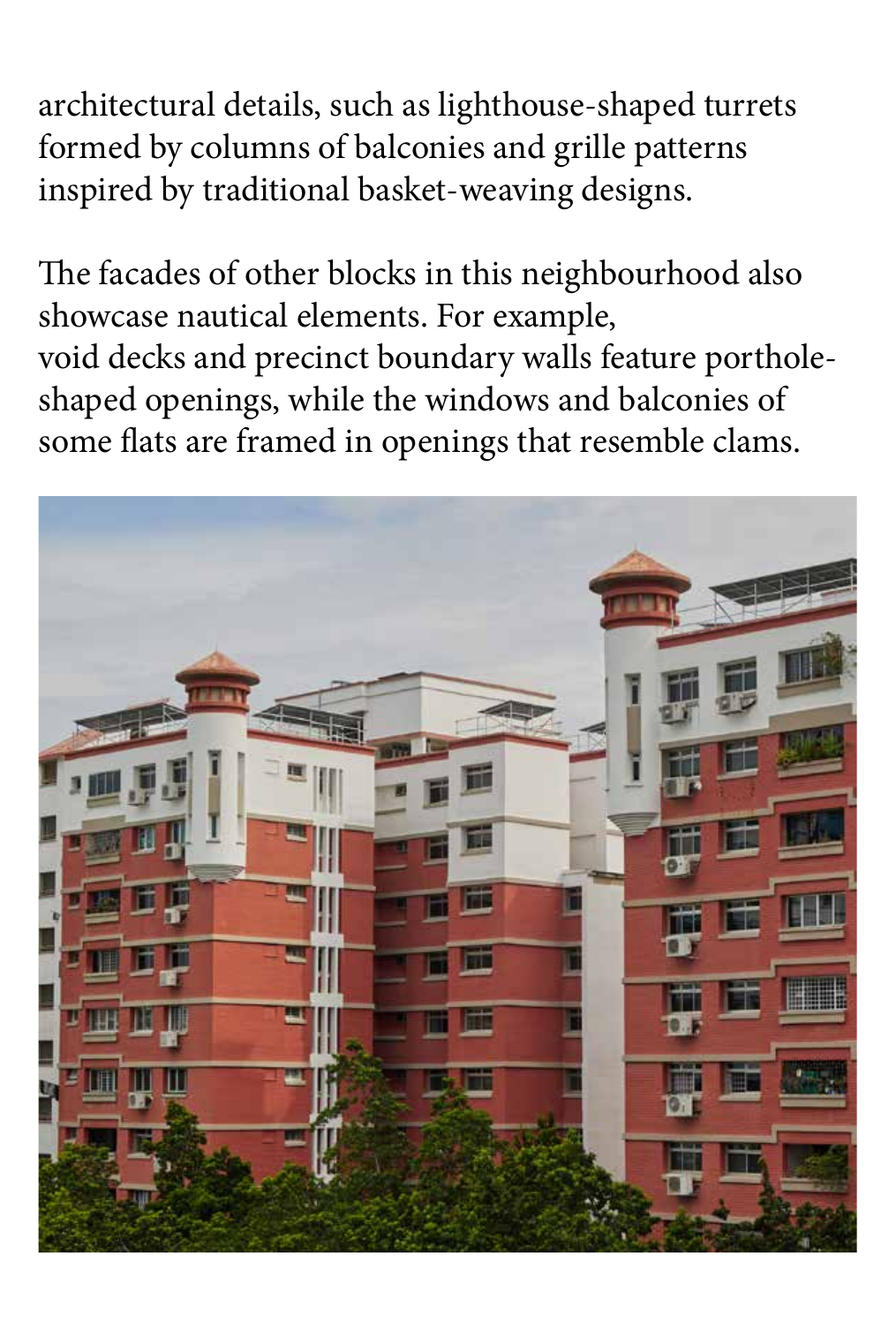

**FUN FACT:** Unlike the uniform designs of earlier decades when the focus was to ease the housing crunch, these blocks in Pasir Ris were designed by HDB architects who were given rein to create distinctive visual identities for each precinct. This brought about refreshing architectural expressions through the use of varied building materials and designs, while recognising the town's heritage.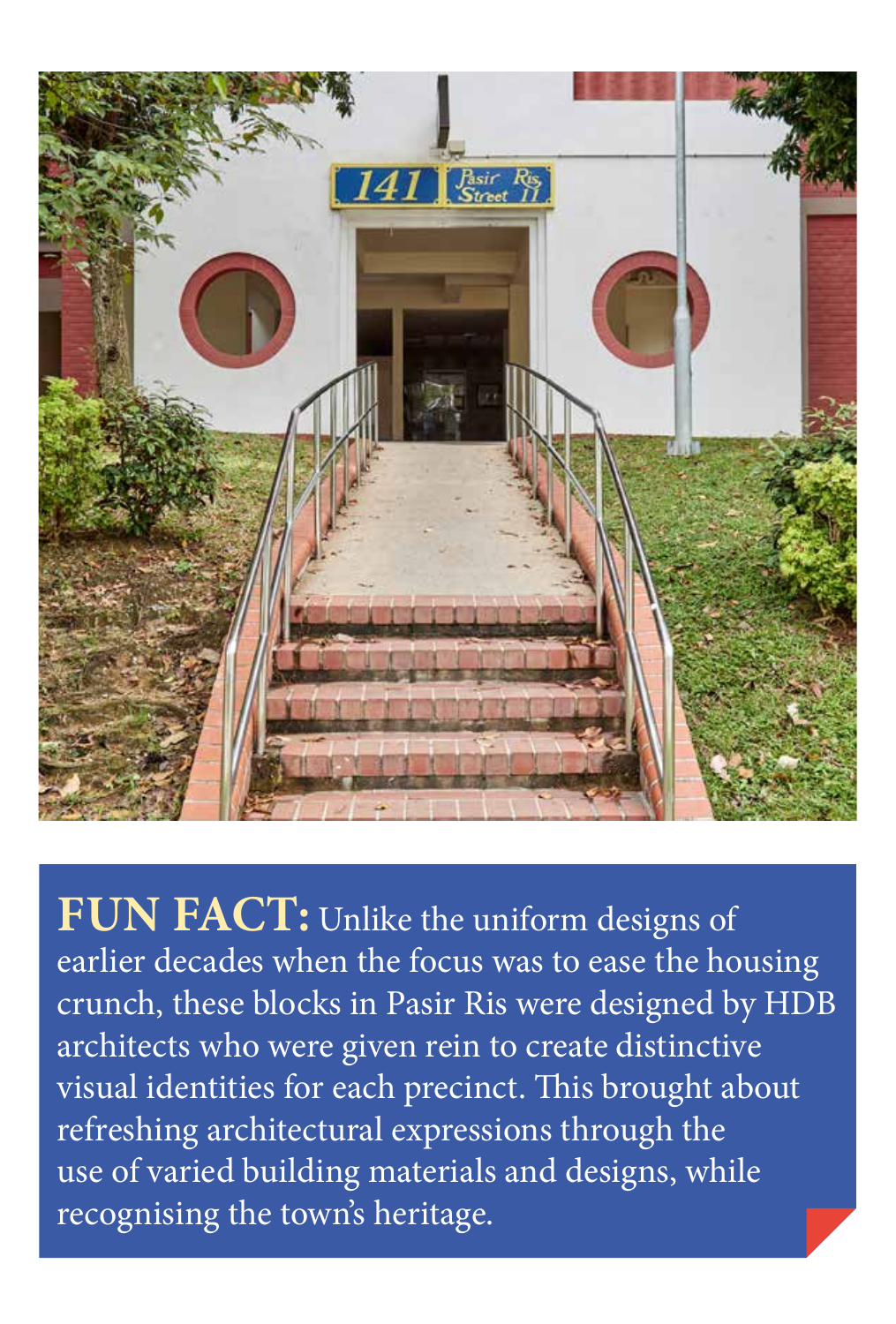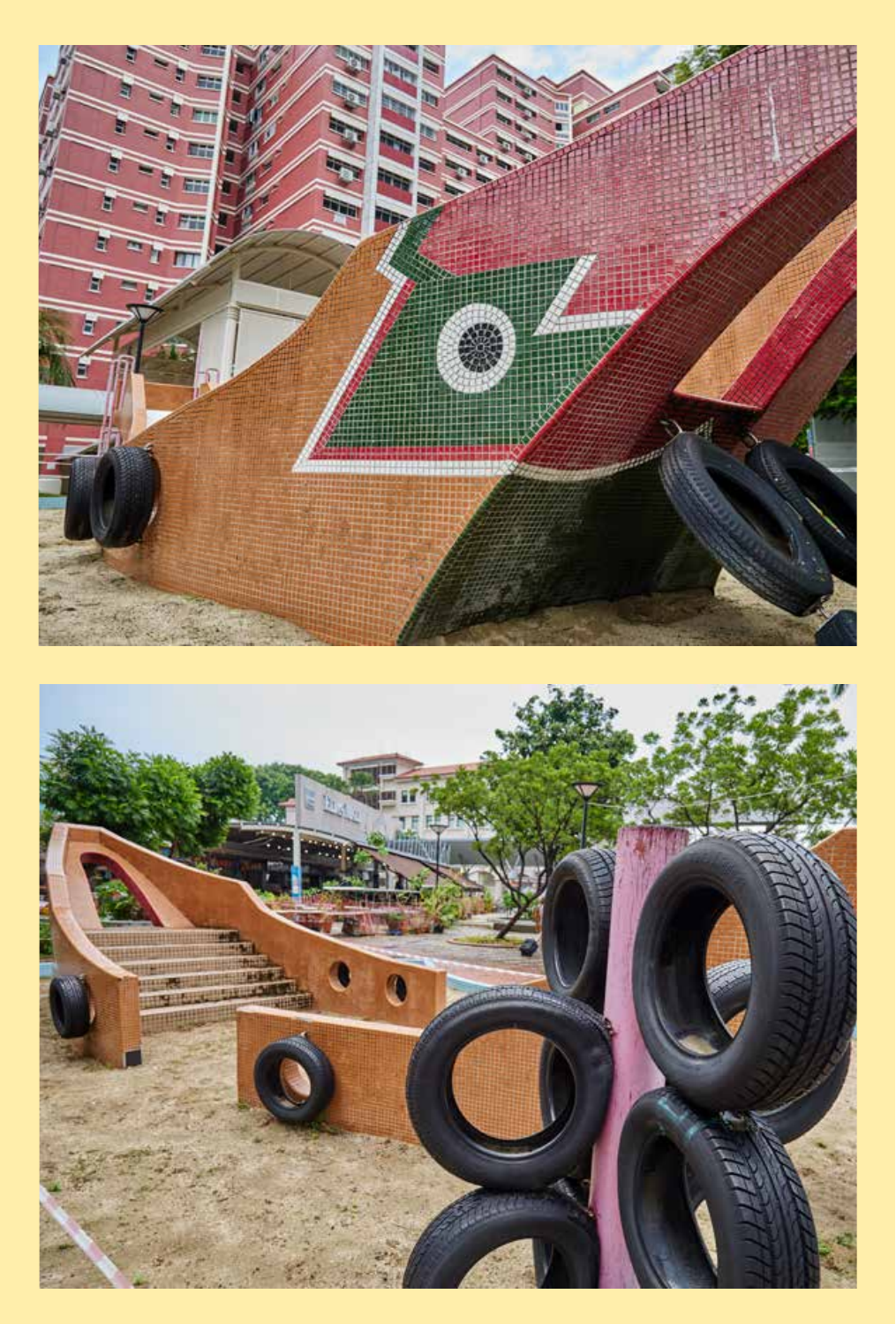### **Bumboat Playground Next to Block 623, Elias Road, Singapore 510623**

Sitting atop a sandpit, the Pasir Ris Bumboat Playground, located next to Elias Mall, has been around since the 1980s. It is one of HDB's series of mosaic playgrounds that are known for their terrazzo tiles and designs based on Asian cultures.

Shaped like a bumboat, the playground pays homage to the vehicles that used to transport cargo from larger ships to the shore in the past. Real bumboats can still be found along Singapore River today, albeit as a tourist attraction.

Mimicking the boat's traditional design, the 'bow' of the playground features the classic colours of red, green and white; a terrazzo slide is situated at the aft. There are also climbing structures made from tyres, a key element that makes the playground bear a striking resemblance to the actual vessel.

**FUN FACT:** A distinctive feature of the bumboat is the eyes painted on both sides of the bow. According to ancient Chinese beliefs, these 'eyes' help the boat navigate and avoid danger.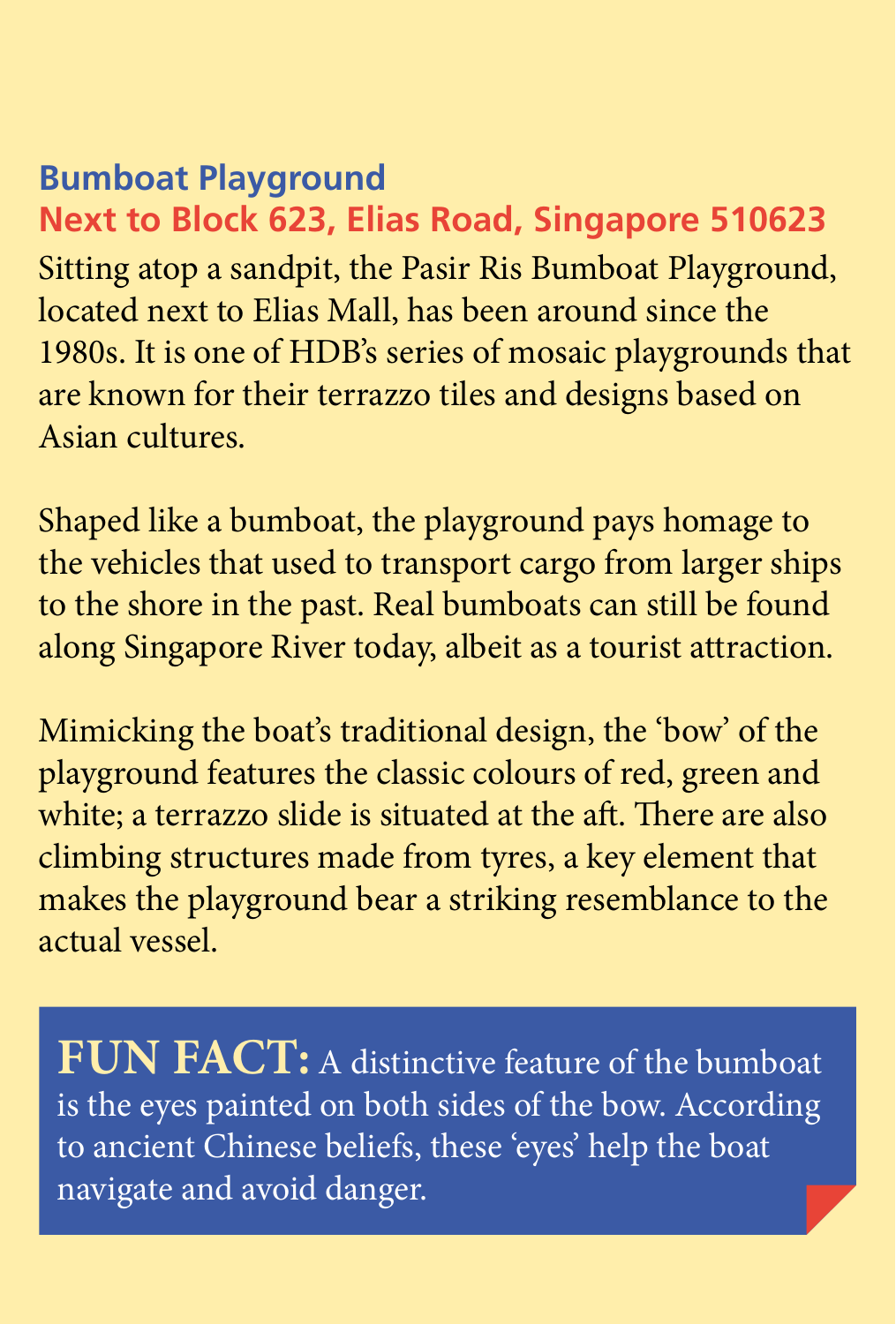